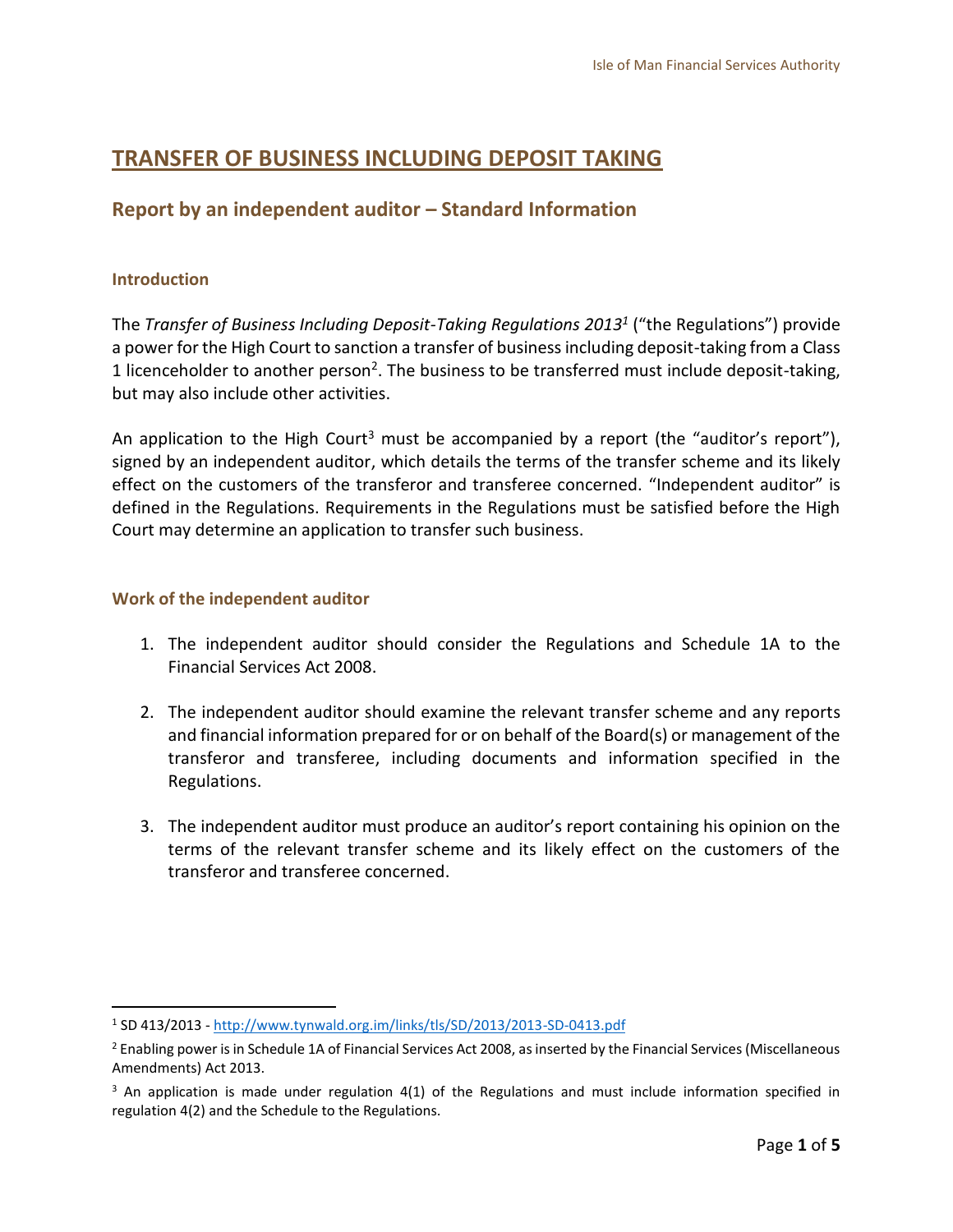#### **Report of the independent auditor**

 $\overline{a}$ 

In particular, the auditor's report must include an opinion on –

- Whether the disclosures made in the relevant transfer scheme adequately and accurately cover the likely effect on the customers of the transferor and transferee;
- Any information required by the Schedule to the Regulations; "Information to be included in an application"; and
- Any other information that is required by regulation  $4(2)(c)^4$ .

**Financial Information** - If the information required by regulation 4(2)(c) includes Financial Information, an opinion as to whether –

- $\circ$  in all material respects, the Financial Information includes information that has been completely and accurately extracted from the original financial information of [transferor] and [transferee] and has been prepared in accordance with current instructions issued by the Financial Services Authority. The report must specify what information was examined;
- o the Financial Information demonstrates that capital adequacy ratios (where relevant) are in excess of the Financial Financial Services Authority's minimum requirements for any Class 1 licenceholder. The forecast ratios and minimums must be specified in the auditor's report;
- $\circ$  the Financial Information demonstrates that the liquidity position (where relevant) is in excess of the limits set by the Financial Services Authority. Liquidity data must be specified in the auditor's report; and
- o any selected assumptions made by the Board or management, relating to adjustments for existing changes to the [transferee's] financial position and applied by management in the Financial Information, have been correctly applied.
- Whether, based on the work undertaken on the documents examined (including any Report, Financial Information, and the transfer scheme), anything has come to the auditor's attention that could indicate a materially adverse effect on the [transferor] or [transferee]'s financial position, or that could indicate that the [transferor] or [transferee]

<sup>4</sup> The Financial Services Authority may require additional information, for example a report ("Report"), or financial information ("Financial Information") to show the financial position, capital adequacy and liquidity of the transferor and transferee at specified dates, and of the transferee as if the transfer had taken place.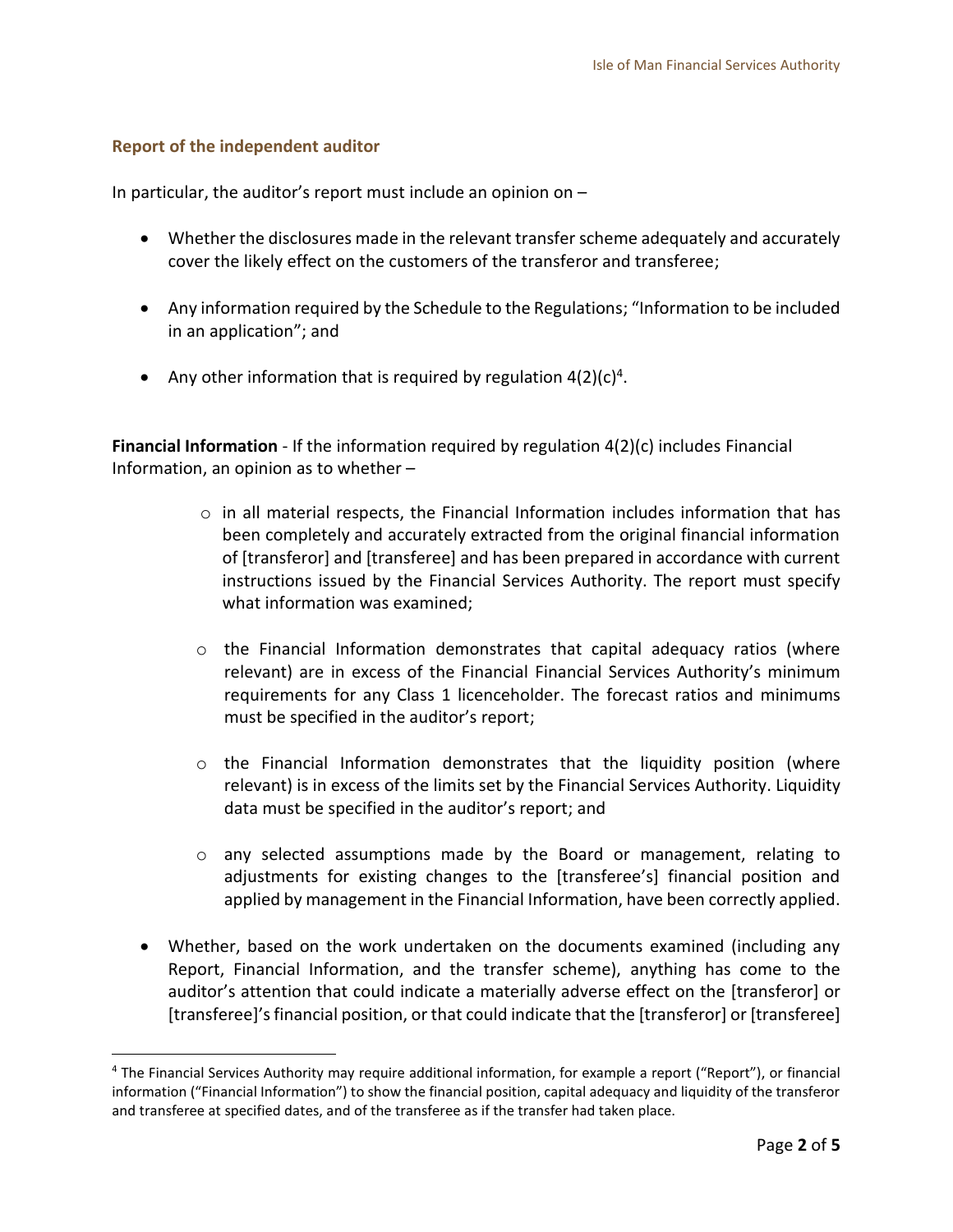would/ would not have the ability to meet its liabilities following the transfer of business pursuant to the transfer scheme; and

 Whether, based on the facts outlined in the transfer scheme and any Report, the proposed transfer of business in accordance with the transfer scheme would/ would not appear to disadvantage the customers or creditors of the [transferor] as a whole.

Transferors, transferees and independent auditors should also note the Additional Information in the appendix to this document.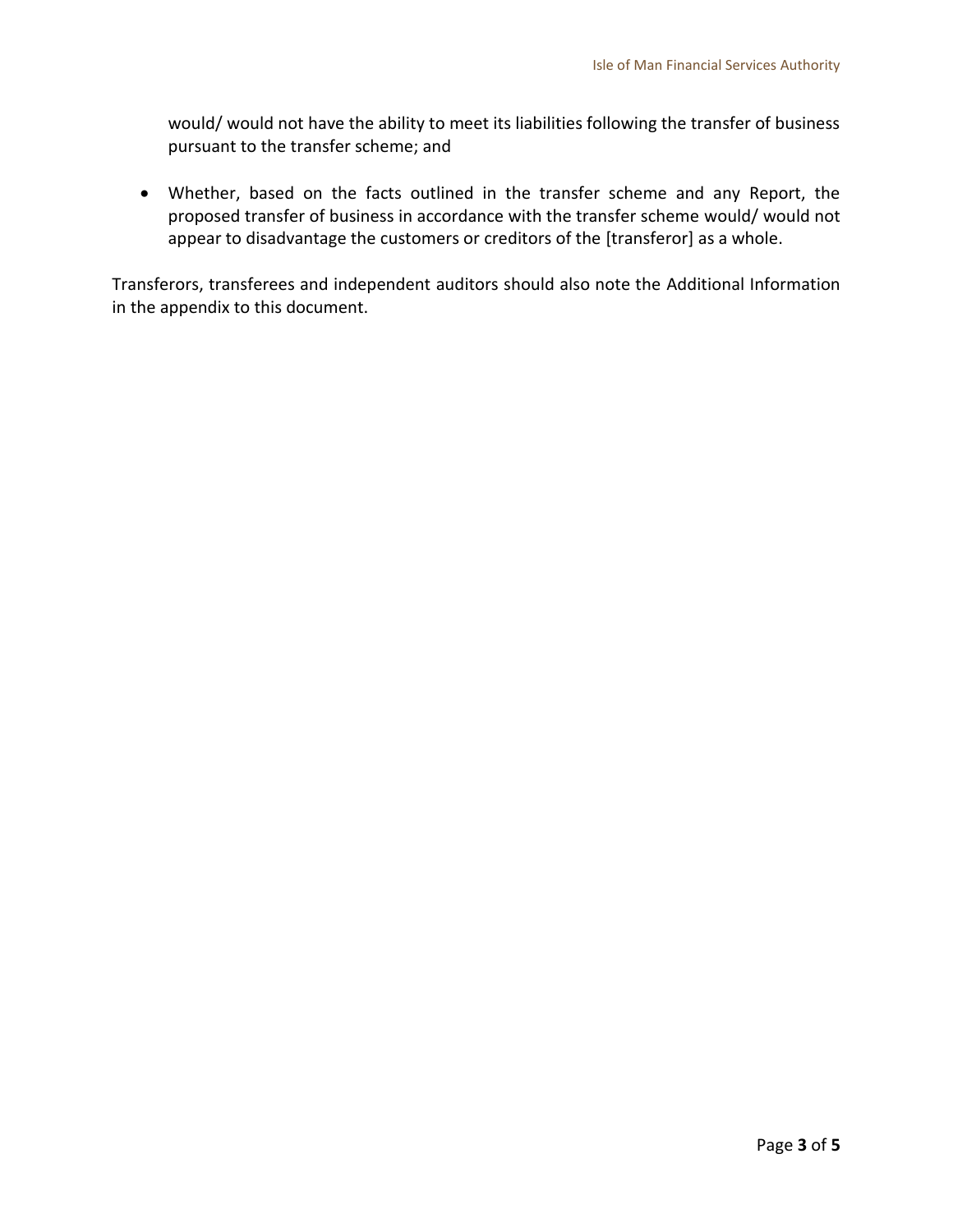# **Appendix**

## **Additional Information**

#### **General matters that may be considered by the Authority in respect of an application**

- Reasons for the transfer
- Customer communication policy and key dates

#### Ownership and legal form

- Explanation of subsidiary, branch, parent bank as applicable, including responsible regulators (and how the structure is changing)
- Clarity on ownership including jurisdiction of owners / parent bank
- 'Situs' of deposit and loan (confirmation that it will remain IOM 'situs' where relevant and whether interest paid on deposits will be IOM sourced income for customers)
- Clarity on use of brands (where relevant)

#### Depositor protection

- Statements about the depositor compensation scheme that applies to the deposits before the transfer and any depositor compensation scheme that may apply following the transfer
- Clarity on any situation where a depositor who is covered with separate banks which are coming together will now only be covered once (and the policy that will be applied in such circumstances)
- Statements about any guarantees that are being removed or provided (taking into account the FSC's guidance on that matter)

#### Systems and data (deposits, and loans where relevant)

- Explanation of where customer data is held and any changes that will arise from the transfer (including who the data controller will be and if accounts are being moved onto a different system)
- Information about account numbers / sort codes, and whether any changes will be required (for example to direct debits, standing orders)
- Loss of any functionalities arising from the transfer, plus a description of any new services that will be available
- Information about any changes that will be required to key services such as internet banking, telephone banking, contact details, branch services